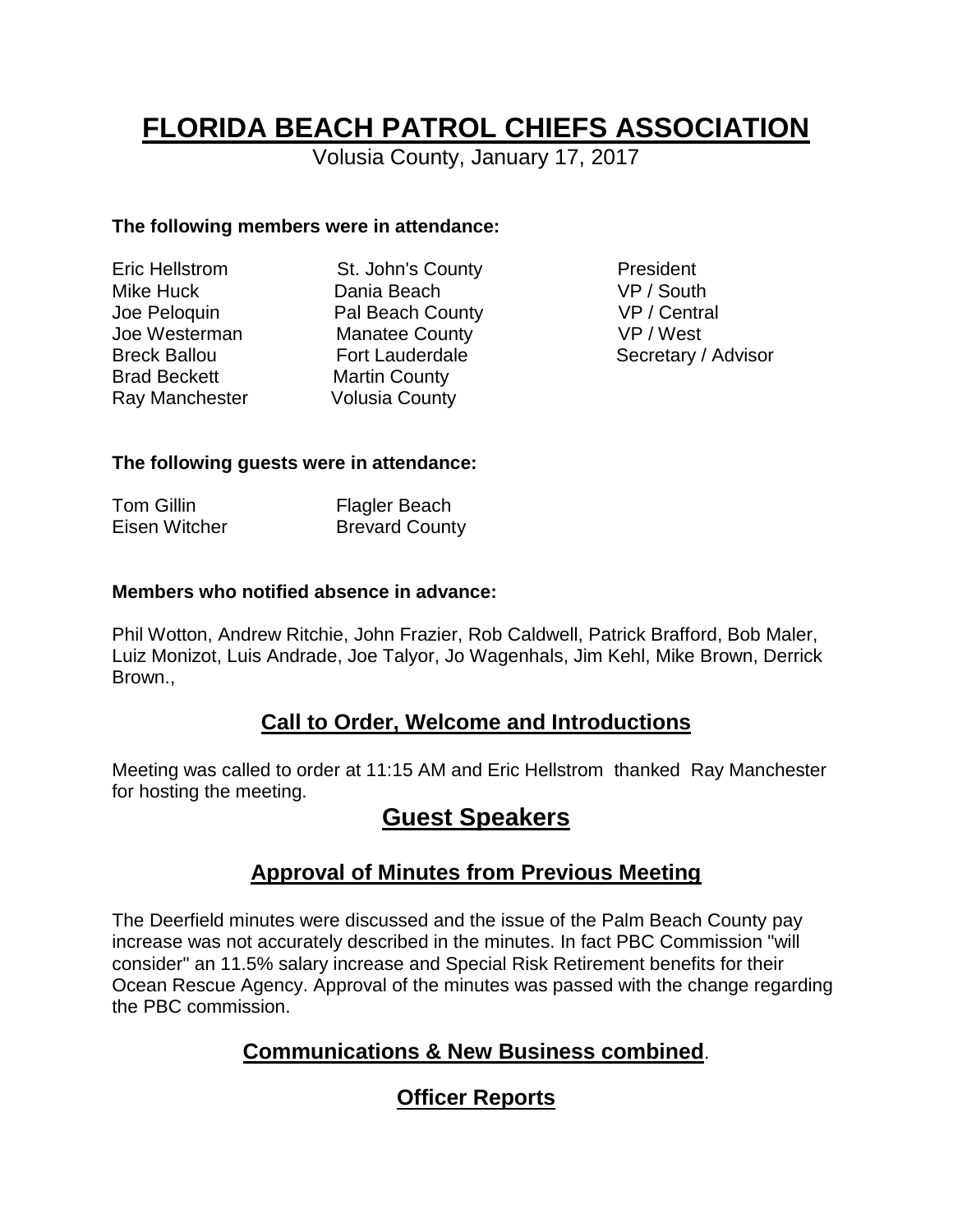#### **Eric Hellstrom - President:**

- Eric has been working on a Executive Summary of the FBPCA (attached) Eric would be very interested in any input with regards to this very important informational document regarding our organization. The Executive Summary will give the FBPCA goals and direction.
- Eric discussed the FBPCA membership possibilities in to the Florida Fire Chief's Association. He will be addressing the FFCA this week at the conference in Volusia. Discussion ensued.

#### **Phil Wotton: VP / Central - Treasurer**

- Balance: \$4,123.46
- Joe Westerman made a motion to reimburse Phil Wotton \$61 for the Sunbiz annual fee. Ballou second, motion approved.
- Eric Hellstom made a motion to reimburse Volusia County \$108.58 for todays lunch, Joe Westerman second, motion passed.

#### **Breck Ballou: Secretary / Advisor**

Ballou stated that 2017 Air Show is scheduled for May 6th & 7th. Fort Lauderdale will be sending out fifty additional applications for Event Workers. If you worked last year all you need to do is fill out a background form and email a current CPR card. If you are interested in working the air show in Fort Lauderdale, call us @ 954-828-4595 and leave a current address so we can send you an application.

#### **Mike Huck: VP / South**

 Mike stated that Dania beach along with all the other south agencies were very busy over the holidays dealing with rough water and large crowds. Mike described several rescues including a field save of a 9 y/o pulsless Pt, a rescue involving the use of a rescueboard, and one fatality involving a rip current scenario.

#### **Joe Peloquin: VP / Central**

- At the most recent Palm Beach County meeting, the Commission voted to reject an agreement between the CWA Union and Management which would have increased salaries by 11.5% for EMT Ocean Lifeguards / Lieutenants and sign the applications for Special Risk Class Membership (FRS) after meeting the specified criteria in the agreement.
- Joe stated that Christina Theiss who will be honored by the FBPCA with an Heroic Act award was also recognized by the Palm Beach Red Cross for her rescue of a 2 y/o boy.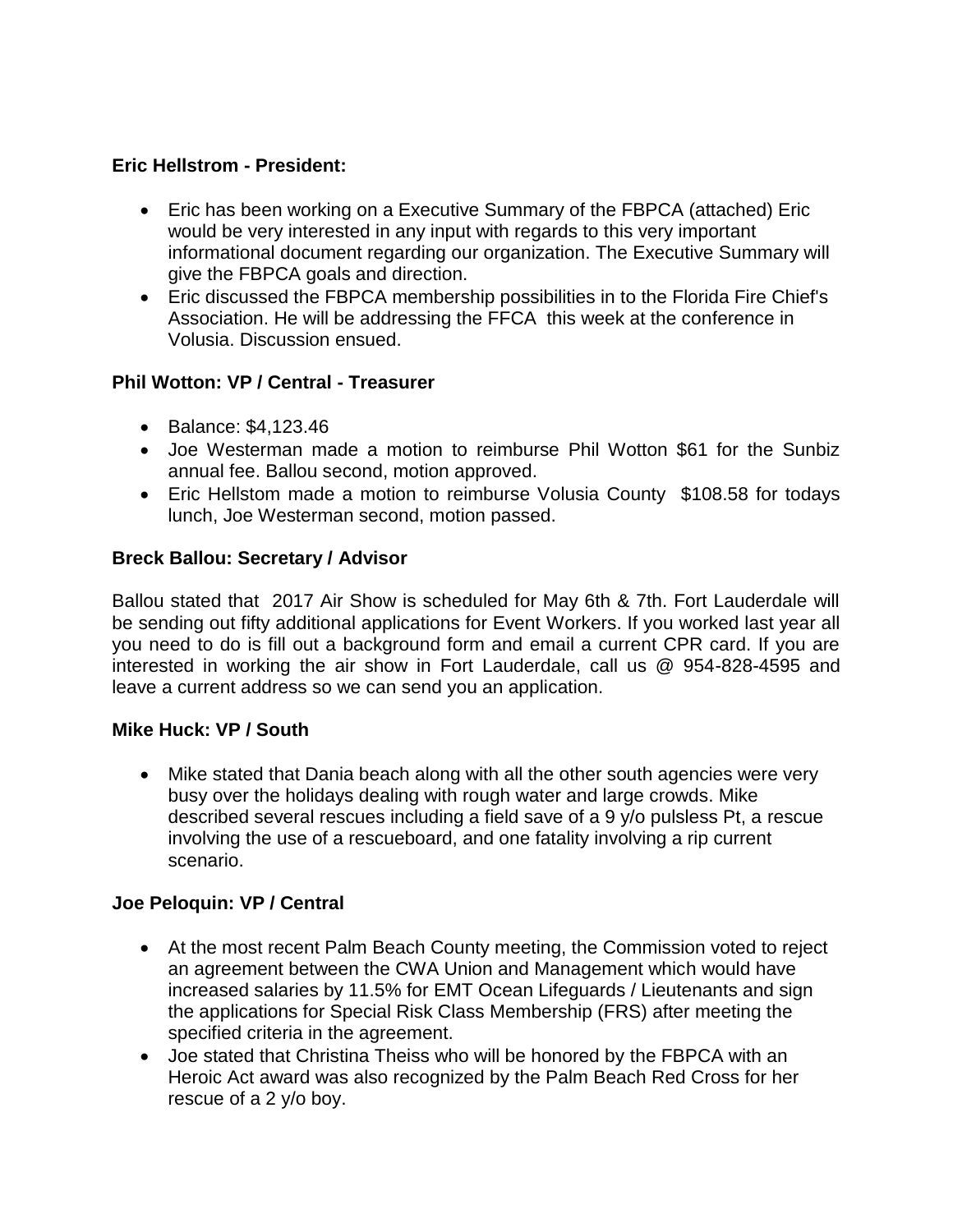#### **Joe Westerman: VP / West**

- Joe stated that the beaches in Manatee County have seen large crowds over the holidays and have logged several rescues.
- Update on the FBPCA web site If anyone has pictures, they can be added to the site. Please make sure the pictures are taken through a wide angle shot. Joe thanked Luis Andrade for his expertise downloading old FBPCA magazines on to the web site.
- Manatee County is in the process of designing 14 new lifeguards towers with a budget of 1.5 million dollars. He asked for any input towards a great tower design. Many members had suggestions. Fort Lauderdale will be sending Joe information regarding the current public address system Fort Lauderdale has installed on their towers.
- Joe stated that Derrick Brown, Pinellas County Chief , advised that they are rebuilding several Towers.

#### **USLA Report -**

- USLA Nationals are in Volusia County August 9th 12th, 2017
- Phil Wotton is working on a host hotel for the July Regional's in Delray.

#### **FBPCA / USLA Awards Banquet:**

- **Palm Beach County, on or around Saturday, April 1st, 2017....Banquet hall to be announced. Exact date to be announced soon.**
- **Please submit names for 25 & 40 years of service awards.**
- **Please submit names for 2016 fallen lifeguards for the "In Memory of Moment" at the banquet.**
- **The April 19th Dania meeting will be moved to September 13th. The April FBPCA meeting will be Friday March 31st in PBC, the day before the banquet.**
- **Please start thinking about and collecting nice door prizes.**

#### **2016 FBPCA AWARDS**

**Presidents Award: no recipients** 

**Heroic Act:** 

- **Christina-Gillin Tice**
- **Greg Larson**

**Meritorious Act:**